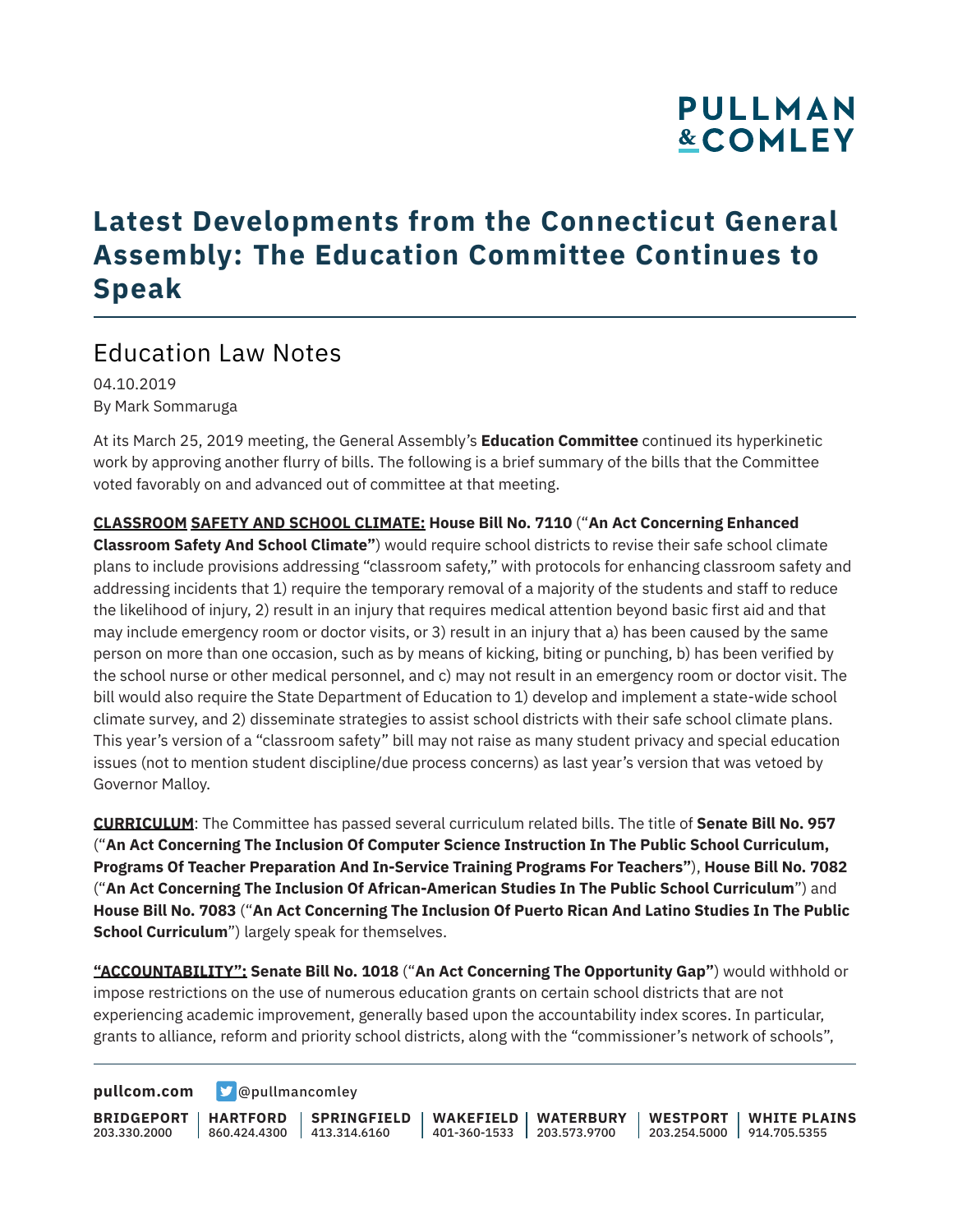#### Latest Developments from the Connecticut General Assembly: The Education Committee Continues to Speak

would be affected this provision. This bill would also require the collection of student outcome data relating to college and career readiness in the state-wide public school information system.

**SCHOOL LITERACY: Senate Bill No. 1019** ("**An Act Concerning School Literacy**") would expand the intensive reading instruction program to include grades four and five. This bill would also establish the Center for Literacy Research and Reading Success which will be responsible for 1) collaborating with the Department of Education in the implementation of the coordinated state-wide reading plan for students in kindergarten to grade five, 2) researching and developing a birth to grade twelve reading success strategy to be included in the alignment of reading instruction with the two-generational initiative, 3) providing direct support to schools and boards of education to improve reading outcomes for students in kindergarten to grade five, through coaching, leadership training, professional development, parental engagement and technical assistance that is consistent with the intensive reading instruction program and aligned with evidence-based practices, 4) developing and maintaining an Internet web site for the purpose of disseminating tools and information associated with the intensive reading instruction program and other reading initiatives, and 5) serving as a collaborative center for institutions of higher education and making available to the faculty of teacher preparation programs the science of teaching reading, the intensive reading instruction program, and samples of available curriculum. This bill would also establish a "working group" to study issues relating to the teaching of scientifically-based reading research and instruction as part of teacher preparation programs. This study would include an examination of 1) whether teacher preparation programs are providing instruction on the "knowledge and pedagogy of the science of reading and the skills that are tested as part of the reading instruction examination" and whether professors in such teacher preparation programs have received training on or are competent to provide such instruction, and 2) the number of credit hours of such instruction being provided in teacher preparation programs.

**MINORITY TEACHER RECRUITMENT: Senate Bill No. 1022** ("**An Act Concerning Minority Teacher Recruitment And Retention**") would require the Minority Teacher Recruitment Policy Oversight Council, in consultation with the Minority Teacher Recruitment Task Force, to develop and implement strategies (and utilize existing resources) to ensure that at least 250 new minority teachers and administrators, of which at least 30% are men, are hired and employed by local and regional boards of education each year in the state.

The bill would require the Commissioner of Education 1) to enter into agreements with other states concerning professional certification reciprocity, and 2) establish or join interstate agreements to facilitate the certification of qualified educators from other states. The bill would require the issuance of an initial educator certificate in the endorsement area of intermediate administration and supervision to an administrator from another state who 1) has been certified as an administrator in such a state for three or more years, and 2) holds a master's degree in an appropriate subject matter area. Such a person would be exempt from completing the beginning educator program based upon such administrator experience, upon a showing of effectiveness as an administrator.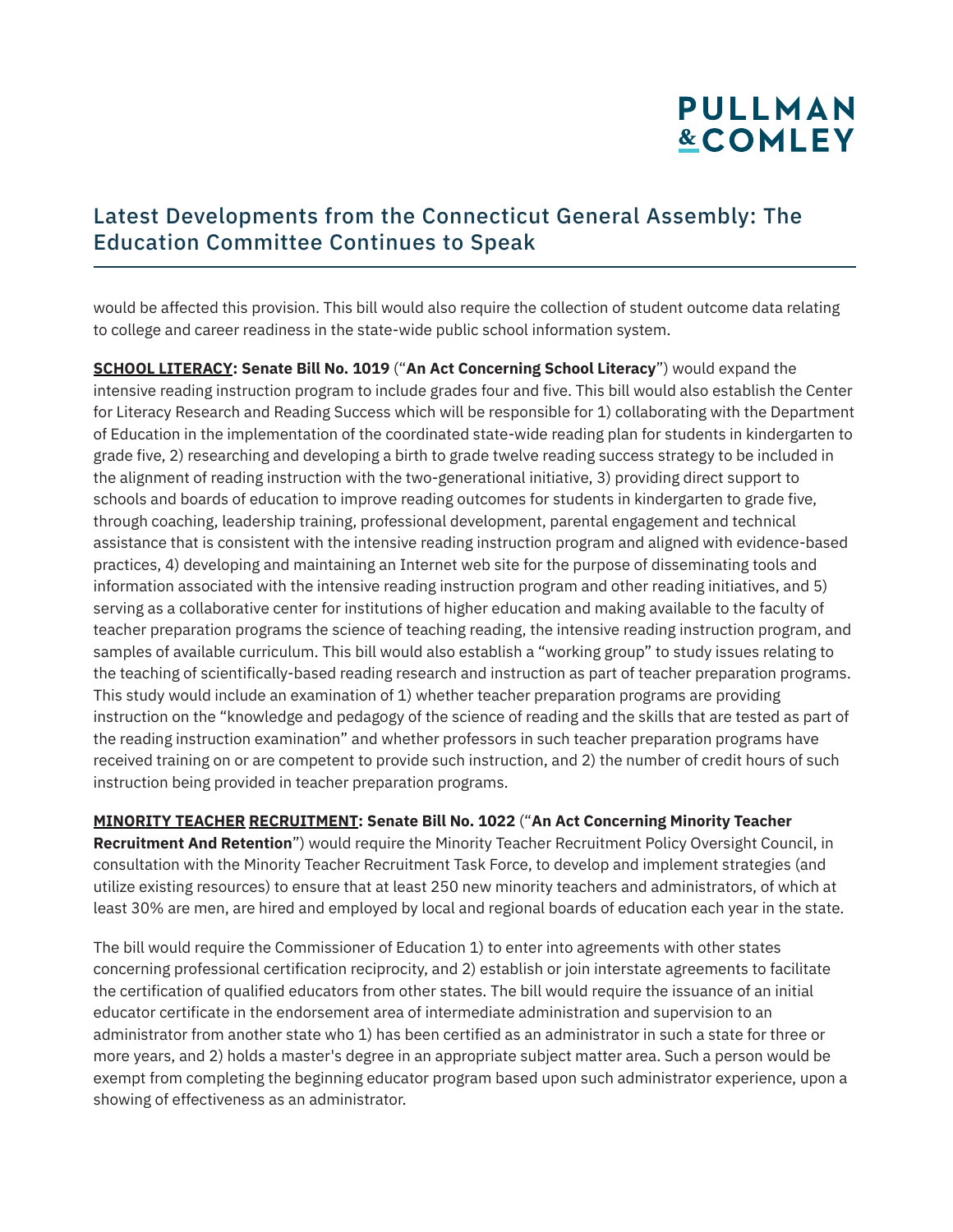#### Latest Developments from the Connecticut General Assembly: The Education Committee Continues to Speak

The bill would revise the minority educator loan reimbursement grant program administered by the Office of Higher Education so as to increase the amount such person could receive under the program. The bill would also extend access to the Connecticut Housing Finance Authority's teacher mortgage assistance program to those 1) who graduated from a public high school in an educational reform district, and 2) who graduated from a historically black college or university or a Hispanic-serving institution. The bill would also expand the exception to the provision allowing re-employment for one year (without the usual limitation on earnings) of retired teachers to such individuals.

The bill would require a person seeking an initial educators' certificate to complete a course providing instruction in "culturally responsive pedagogy and practice"; in addition, any program of school and district leadership preparation leading to professional certification would have to include instruction in "culturally responsive pedagogy and practice".

#### **MINIMUM BUDGET REQUIREMENT: Senate Bill No. 1068** ("**An Act Concerning The Minimum Budget**

**Requirement"**) would extend the minimum budget requirement ("MBR") through the 2020-2021 fiscal year. The bill would modify the MBR by allowing towns to use a five-year look-back period for reductions in student enrollment for purposes of permitted reductions to the MBR. The bill would also permit a school district that has 1) elected to act as a self-insurer, 2) experienced a loss incurred as a result of one or more catastrophic events during the prior fiscal year, and 3) increased its budgeted appropriation for education during said prior fiscal year as a result of such loss to NOT include the amount of such increase in the calculation of its budgeted appropriation for education for the subsequent fiscal year.

#### **BACKGROUND CHECKS/"MISCELLANEOUS": Senate Bill No. 1069** ("**An Act Concerning Various**

**Revisions And Additions To The Education Statutes"**) would revise the laws concerning employee fingerprinting and background checks so as to cover any school or school district authorized to receive national criminal history record information from the Federal Bureau of Investigation, and would explicitly include local and regional boards of education, the Technical Education and Career System, charter schools, cooperative arrangements and inter-district magnet school operators (other than those operators who are a third-party not-for-profit corporation approved by the Commissioner of Education). This bill would require applicants seeking a position with these schools to identify specifically any criminal charges that are pending against them. This bill would provide that even where a regional educational service center arranges for such finger printing, it is the State Police Bureau of Investigation that will directly provide the results of the background check to the school. The law clarifies that nothing in the background check statutes should be construed as causing a school to disseminate the results of any national criminal history records check (as opposed to information regarding the applicant's eligibility for employment or prior involvement in abuse or neglect). The bill would require the State Department of Education to conduct a study concerning the authorization of towns and cooperative arrangements to be considered a "local education agency" for purposes of regional cooperation and in order to maximize efficiencies and cost-savings without establishing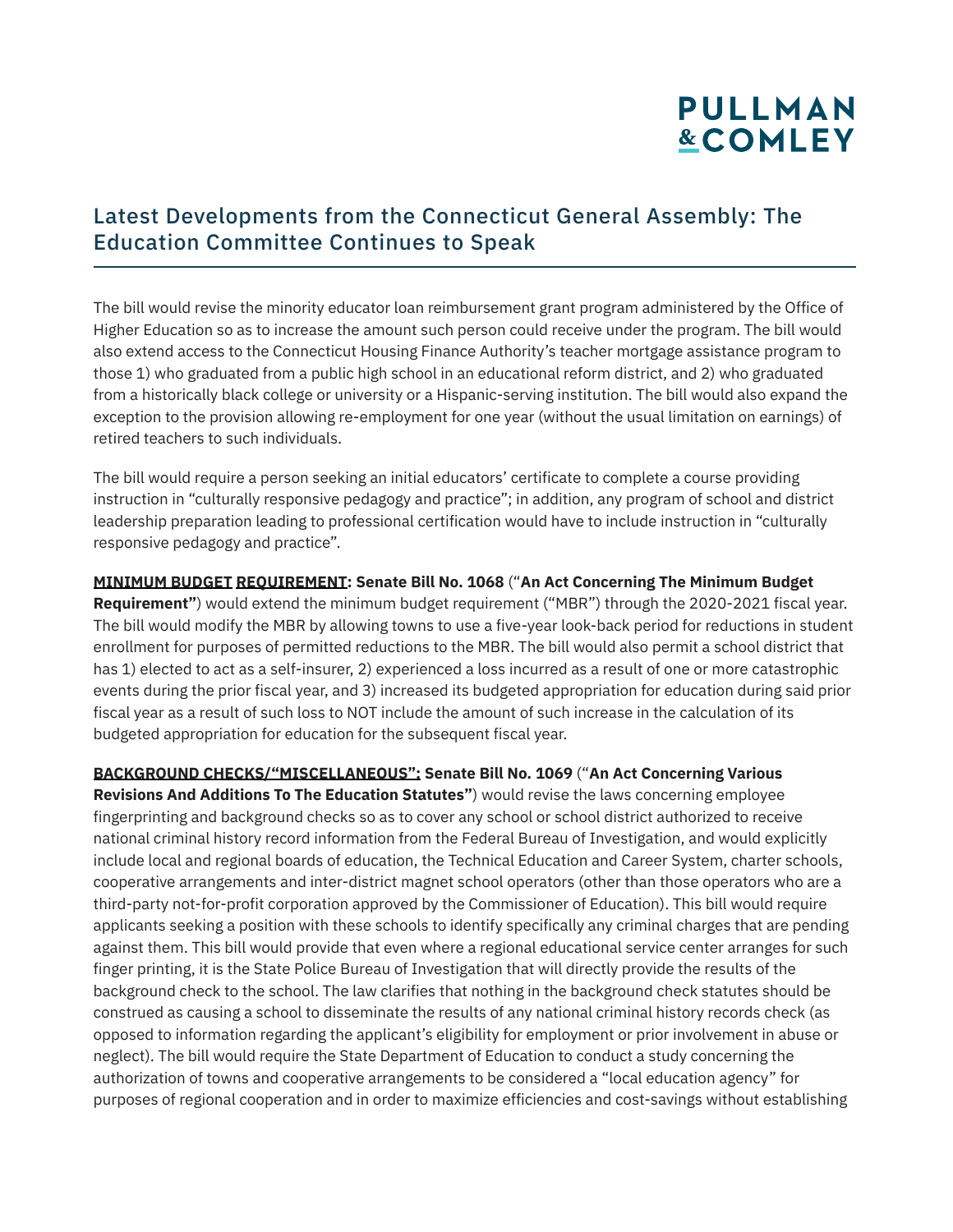#### Latest Developments from the Connecticut General Assembly: The Education Committee Continues to Speak

a regional school district. This bill would require the State Department of Education to update the health education component of the Healthy and Balanced Living Curriculum Framework to include "sexual harassment and assault, adolescent relationship abuse and intimate partner violence, and human trafficking and commercial sexual exploitation".

**TECHNICAL EDUCATION SYSTEM: House Bill No. 7351** ("**An Act Concerning Graduation Data For The Technical Education And Career System"**) would require that various reports submitted by the Technical Education and Career System include course and program completion and graduation rates for each program of study offered by the System.

**MORE "MISCELLANEOUS": House Bill No. 7352 ("An Act Concerning Minor Revisions And Additions To The Education Statutes")** would require the State Department of Education to assist and encourage local and regional boards of education to include social-emotional learning as part of the curriculum. The bill would appear to provide that the mandate to provide instruction in science must include teaching on climate change "beginning in elementary school and through the secondary level and, where applicable". The bill would eliminate the provision in the teacher tenure law that permitted a teacher (or certified administrator) employed by a priority school district to attain tenure after only ten months of employment in such a school district where the teacher or administrator previously attained tenure with another local or regional board of education in this state or another state. The bill would also require institutions of higher education that offer a teacher preparation program to develop and administer a pre-service performance assessment for students enrolled in such programs. The Commissioner of Education will have the authority to approve the pre-service performance assessments and establish a passing score required for successful completion of the teacher preparation program for purposes of professional certification

The bill would require the School Paraeducator Advisory Council to conduct a study concerning: 1) Safety issues relating to paraeducators who work with students who have behavioral issues, 2) issues relating to the assignment of substitute teaching duties to paraeducators, including emergency situations when they are asked to serve as a substitute teacher, and 3) issues relating to the duties of paraeducators who work with special education students. The bill also requires the State Department of Education to establish and administer a principal induction pilot program that will 1) provide opportunities for peer mentoring for new principals, 2) include executive leadership and workforce development as key principles in the professional development for new principals, and 3) standardize existing principal induction programs being administered by boards of education. The Department would permit any board of education to participate in the pilot program, and may select up to five additional boards of education to participate. Participating boards of education may partner with businesses in the state to implement the pilot program.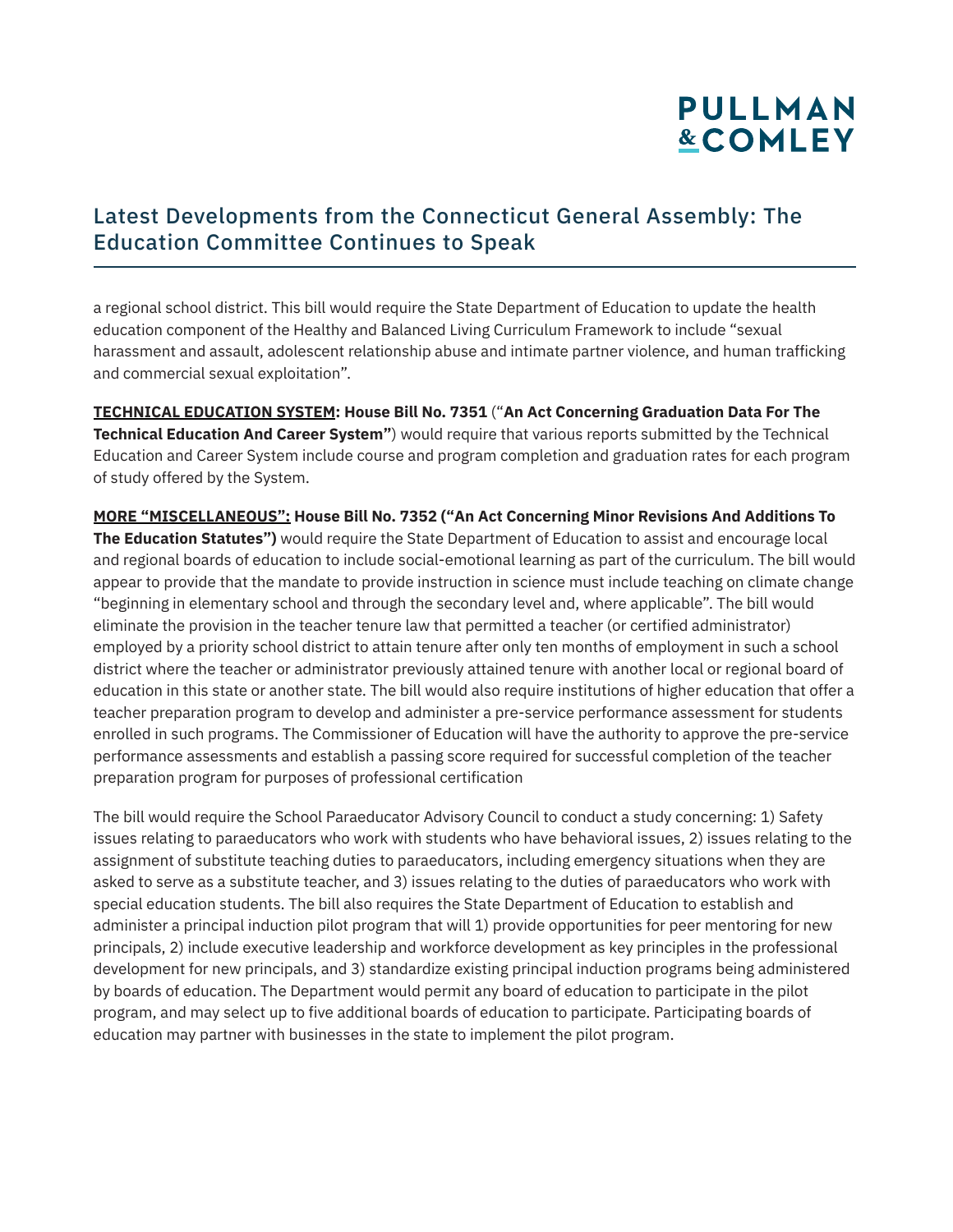#### Latest Developments from the Connecticut General Assembly: The Education Committee Continues to Speak

**SPECIAL EDUCATION: House Bill No. 7353 ("An Act Concerning Various Issues Relating To Special Education")** would provide a definition of a "local or regional board of education" that (unlike current regulations) would now also expressly include interdistrict magnet schools, state or local charter schools, regional agricultural science and technology education center, regional educational service centers, cooperative arrangement committees, and approved "incorporated or endowed" high schools or academies. This change may have significant impact with respect to legal proceedings challenging special education decisions regarding such alternative schools. In addition, the bill would add to the notice rights (and procedural safeguards) that parents receive the right of a parent or guardian "to maintain such child's enrollment **at his or her current school** and to require that such local or regional board of education provide special education to such child **at such school**". Depending on implementation, this provision would (among other things) arguably prevent a school district from centralizing any specialized programing at one specific school within the district (or relying upon out-placement options for particularly involved students) and would require a school district to provide programming for every student at every school within the district. The bill would eliminate the statutory provision that permits a vocational technical school to send students back to the sending school district where its planning and placement team determines that a student requires special education services which preclude such student's participation in the vocational education program offered by a technical school. The bill would also prohibit a board of education from disciplining or otherwise punishing any teacher, administrator or school paraprofessional who 1) discusses or makes recommendations concerning the provision of special education and related services for a child during a planning and placement team meeting, or 2) discusses or makes such recommendations to the parent or guardian (or the child) outside of a planning and placement team meeting. The bill would establish a working group to study issues relating to the gap of services for children three to five years of age, during the period in which such children are no longer eligible for services provided by the birth-to-three program, and not yet eligible to receive special education and related services until such children are enrolled in kindergarten. The working group would review and evaluate the eligibility criteria for special education that creates a gap and prevents children from experiencing a continuity of services. Finally, the bill would revise the provisions regarding the language and communications plans for hearing impaired students to ensure procedures for alerting the child of an emergency situation and ensuring that the specific needs of the child are met during the emergency. The bill would 1) require school security and safety plans for each school to include provisions relating to emergency communication plans for students identified as deaf, hard of hearing or both blind or visually impaired and deaf, 2) revise the school safety infrastructure criteria for school building projects to include provisions relating to such emergency communication plans for such students, 3) require the Departments of Education and Public Health and the Office of Early Childhood to develop a process for collecting and sharing data to ensure that such students identified to acquire knowledge to assist them to be successful in school and after graduation, and 4) require the Department of Education to establish a working group on language assessments (and programs an interventions for such students).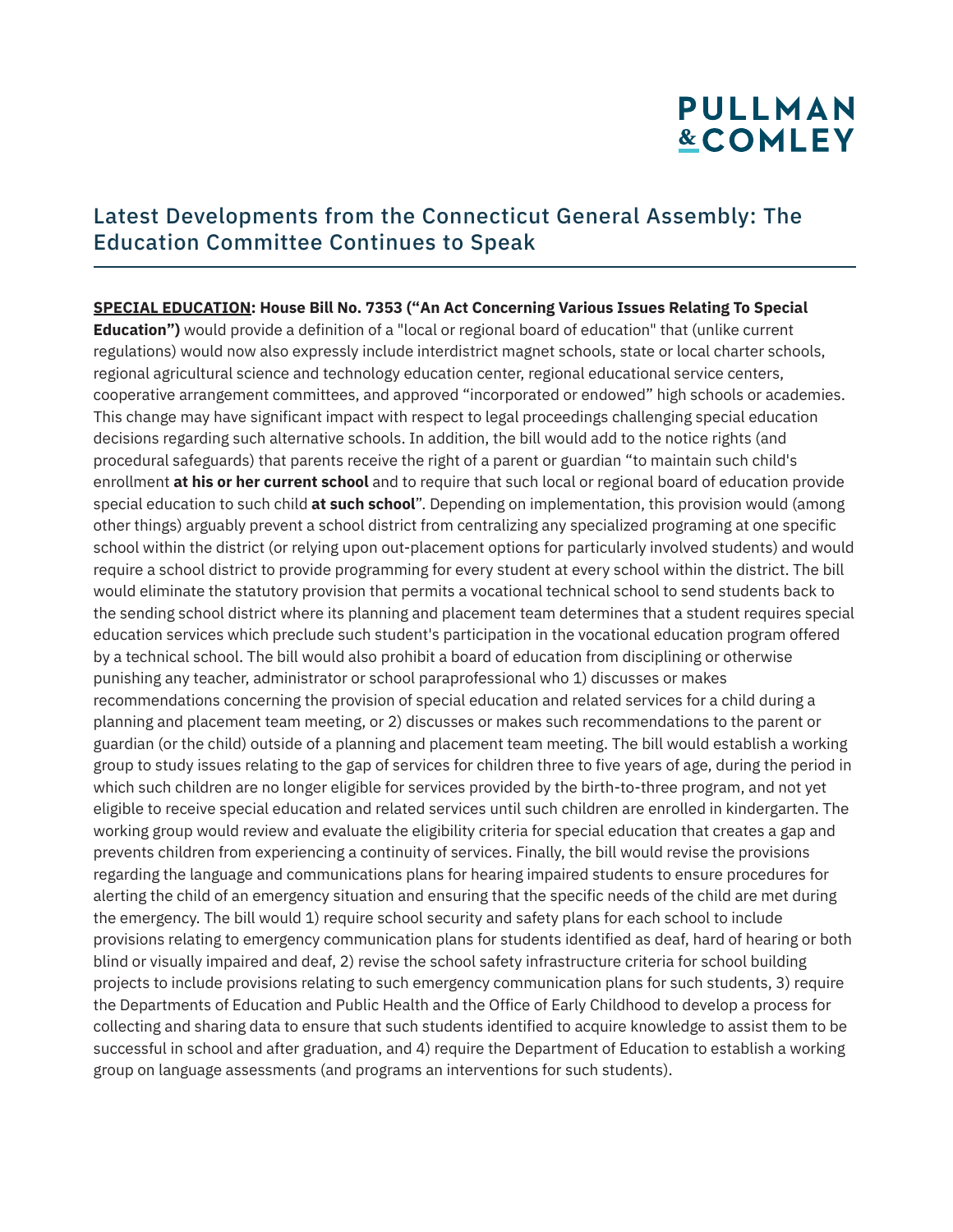#### Latest Developments from the Connecticut General Assembly: The Education Committee Continues to Speak

**SCHOOL SECURITY: House Bill No. 7356** ("**An Act Concerning School Security**") would establish a task force to study issues concerning the employment of school security officers (who are NOT school resource officers) who possess firearms while on duty in the public schools. The study would include, but not be limited to, an analysis of 1) whether such school security officers should be authorized to carry firearms while on duty, 2) who should be responsible for conducting criminal history records checks of school security officers, and (3) who should be responsible for supervising school security officers. This bill would also require the School Safety Infrastructure Council to conduct a study to determine whether classroom doors that can be locked from the inside and outside of the classroom should be included in school safety infrastructure criteria for school building projects.

**SCHOOL BUILDING PROJECTS: House Bill No. 7354** ("**An Act Concerning Authorization Of State Grant Commitments For School Building Projects And Revisions To The School Building Projects Statutes**") would authorize state grant commitments for school building projects. Among other things, the bill would provide that a town or a regional board of education may join with federal agencies, other state governments, political subdivisions, or nonprofit organizations in cooperative purchasing plans for purposes of school building projects. A town or regional board of education could purchase equipment, supplies, materials and services from a person who has a contract to sell such goods or services to other state governments, political subdivisions, nonprofit organizations or public purchasing consortia, in accordance with the terms and conditions of such contract. Any such school building project for which the town or regional school district is using such a cooperative purchasing plan will be exempt from the usual bidding requirements for school building construction contracts.

**YES-EVEN MORE TASK FORCES AND STUDIES:** The Committee approved bills that continue to display legislative affinity for task forces and further study of issues. **Senate Bill No. 1067** ("**An Act Establishing A Task Force To Analyze The Implementation Of Laws Governing Dyslexia Instruction And Training**") would establish a task force to analyze and make recommendations on issues relating to the implementation of the laws governing dyslexia instruction and training in the state. **House Bill No. 7355** ("**An Act Concerning A Study Of The Education Cost Sharing Formula**") would establish a task force to study issues relating to the education cost sharing formula. The task force shall review the ECS formula and consider: 1) The effect of such formula on the distribution of state education funds to a) towns of different sizes, and b) urban, suburban and rural towns, and 2) the effect of the phase-in of funding levels on the predictability and sustainability of education funding for towns. **House Bill No. 7357** ("**An Act Concerning A Study Of Education Mandate Relief**") would require the State Department of Education to conduct a study of issues relating to education mandates on local and regional boards of education. **House Bill No. 7113** ("**An Act Concerning Education Issues**") would require the State Department of Education to conduct a study relating to "education issues in the state". This broad bill may just be a placeholder for some other bill. **Senate Bill No. 850** ("**An Act Concerning Public Schools**") would require the State Department of Education to conduct a study relating to "issues concerning public schools in the state". Again, this broad bill may just be a